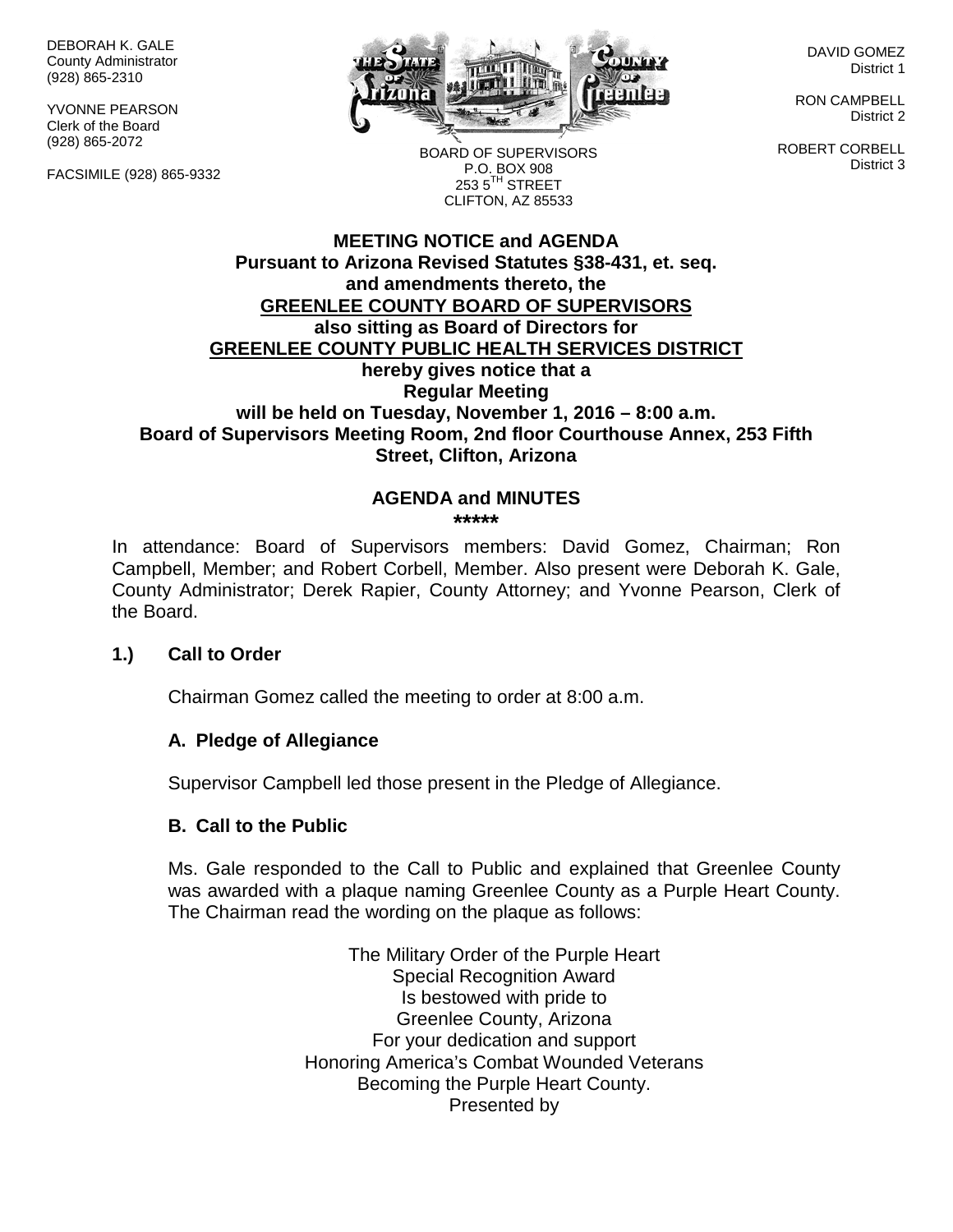### The Patriot Members of The Department of Arizona Military Order of the Purple Heart, U.S.A.

The plaque will be displayed in the Board of Supervisors meeting room.

- **2.) PUBLIC HEALTH SERVICES DISTRICT – the Board of Supervisors will convene as the Board of Directors of the Greenlee County Public Health Services District and will reconvene as the Board of Supervisors following consideration of these items:**
	- **A. Consent Agenda**
		- **1. Clerk of the Board: Consideration of approval of Public Health Services District expense warrants in excess of \$1,000.00**
		- **2. Health & Community Services Director: Consideration of approval of Amendment #1 of the Intergovernmental Agreement with the Arizona Department of Health Services for the Emergency Preparedness Program**

Upon motion by Supervisor Campbell, seconded by Supervisor Corbell, and carried unanimously, the Board approved the Public Health Services District Consent Agenda as presented.

## **3.) Ákos Kovach, Economic Development Coordinator A. Economic Development Planning Update**

Mr. Kovach presented a video and reviewed the difference sessions and lessons learned from attending the National Association of Development Organizations (NADO) Conference which was focused on reaching Millennial's. He also stated that the next Chamber of Commerce Mixer is on November  $17<sup>th</sup>$  at the Train Depot and that a hotelier is interested in investing in Greenlee County after seeing the Hotel Feasibility Study.

## **4.) Kay Gale, County Administrator A. County and State budget and legislative issues**

Ms. Gale stated that the Arizona Office of the Courts have drafted a security measures for courts document which is raising serious cost associated concerns surrounding the requirements that could be imposed. Ms. Gale will keep the Board updated as this develops.

# **B. Calendar of Events**

The Calendar of Events was reviewed.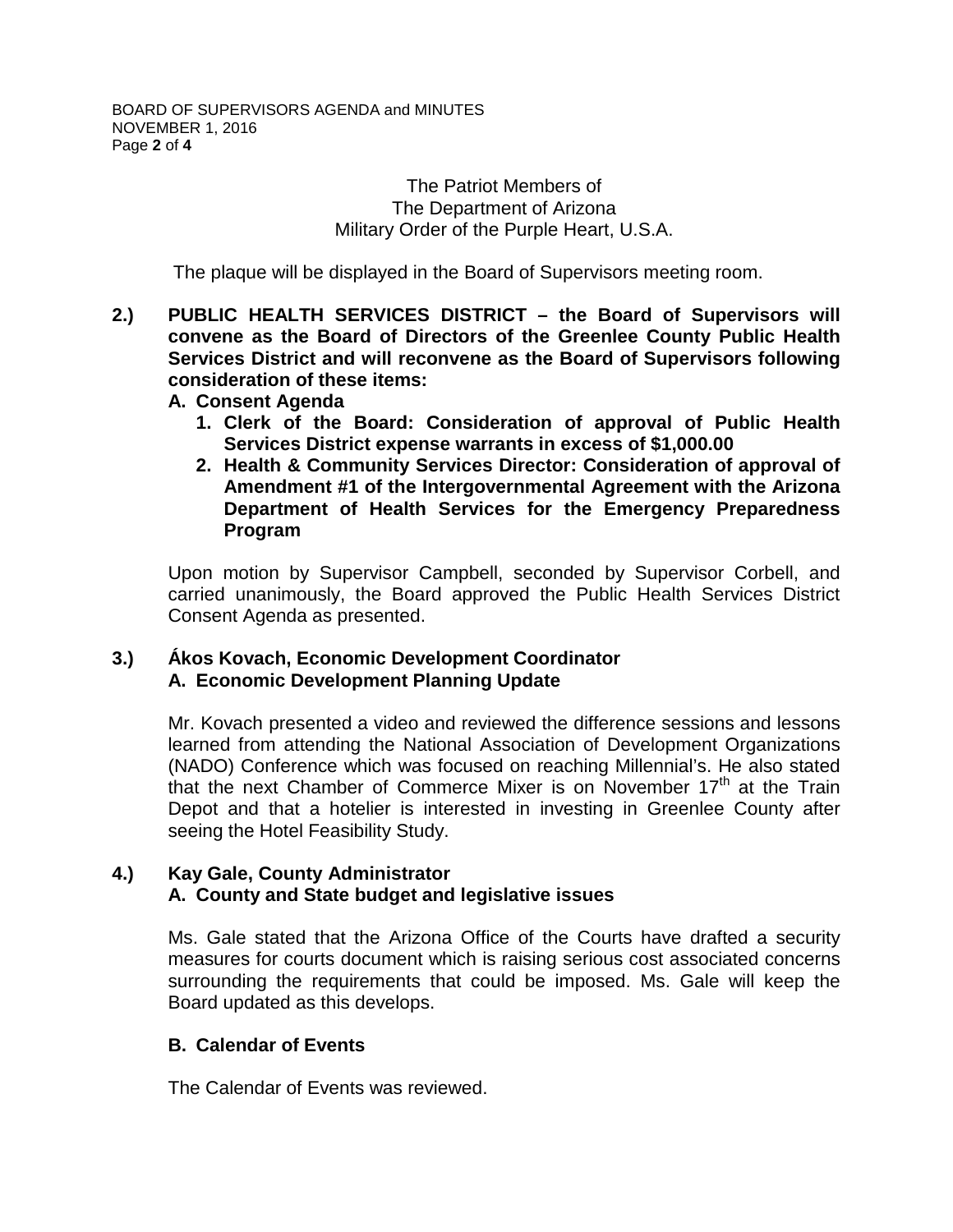### **5.) Consent Agenda**

- **A. Clerk of the Board: Consideration of approval of expense warrants in excess of \$1,000.00 – Voucher 1036**
- **B. Chief Finance Officer: Consideration of approval of of General Fund loans in the amount of \$567.01 Fund 146 - \$495.54; Fund 159 - \$71.47**
- **C. County Sheriff: Consideration of approval of Employee Transaction Forms: M. Sanders, Detention Sergeant; W. Ely, Range Deputy**
- **D. County Engineer: Consideration of approval of Task Order #1 for the Master Agreement with Morrison-Maierle, Inc. for Airport Obstruction Removal in an amount not to exceed \$44,000.00 to be paid with Airport Grant funds**
- **E. County Engineer: Consideration of approval of Task Order #2 for the Master Agreement with Morrison-Maierle, Inc. for Airport Obstruction Removal in an amount not to exceed \$9,600.00 to be paid with Airport Grant funds**

Upon motion by Supervisor Campbell, seconded by Supervisor Corbell, and carried unanimously, the Board approved the Consent Agenda as presented.

### **6.) Supervisor Reports**

## **Supervisor David Gomez**

## **A. County Supervisors Association Legislative Summit**

Supervisor Gomez attended the County Supervisors Association (CSA) Legislative Summit where 21 legislative proposals were presented and reviewed. 9 proposals were approved to move forward through the Association for sponsorship.

He added that one of the sessions he attended at the NADO Conference showed how middle school students were responding positively to a physics program being offered at some middle schools. Information will be gathered and presented to Morenci and Duncan schools.

### **Supervisor Ron Campbell A. County Supervisors Association Legislative Summit**

Supervisor Campbell attended the County Supervisors Association (CSA) Legislative Summit and stated that it was a very good summit and that in addition to the proposals mentioned by Supervisor Gomez the CSA global priorities were also reviewed and discussed. The global priorities include: elimination of juvenile correction cost shifts to counties; elimination of Highway User Revenue Funds (HURF) cost shifts to state agencies; maintaining and possible expansion of the